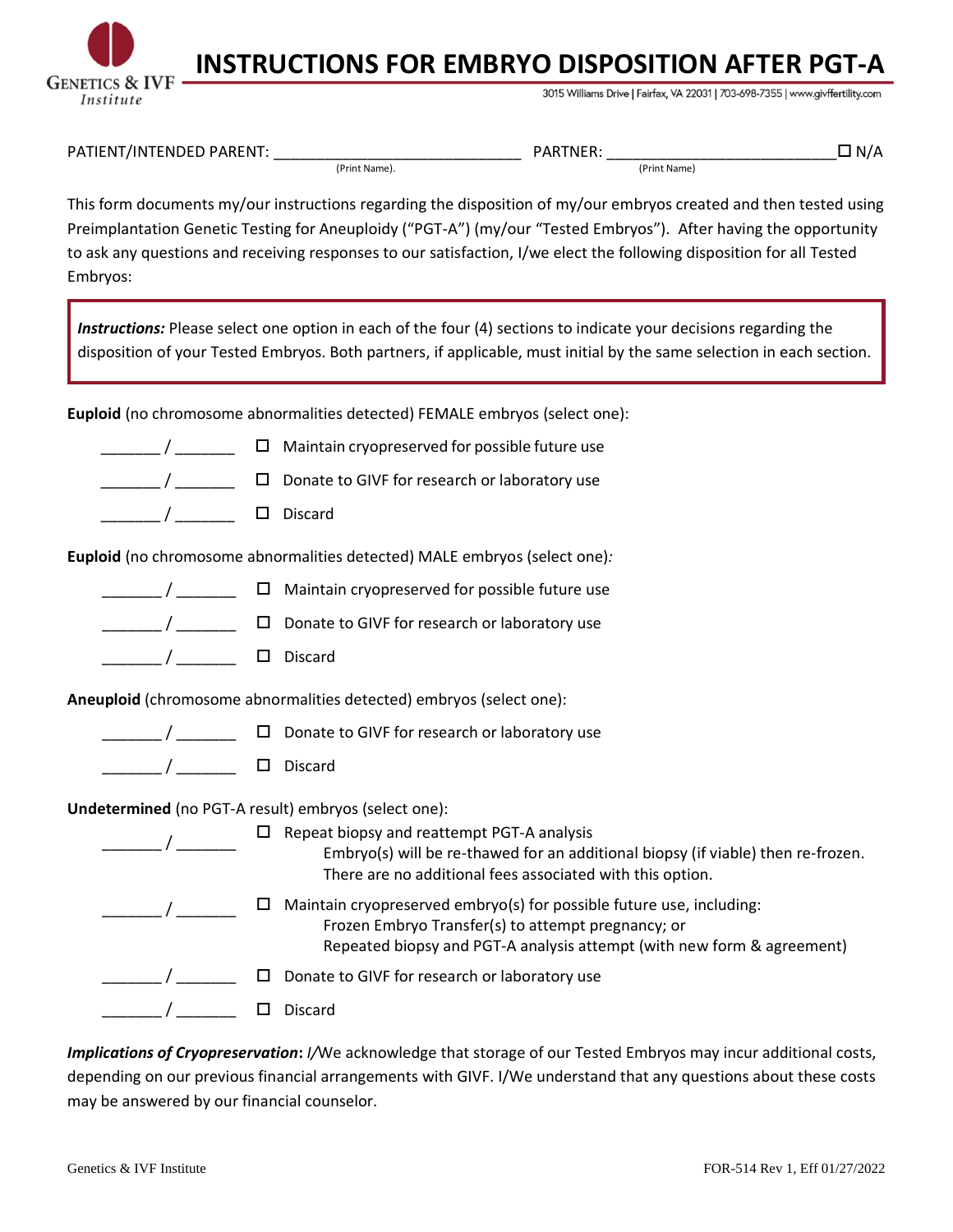

## *Implications of Donation for Research or Laboratory Use: I/*We understand that:

- Donating our Tested Embryos for research or laboratory use will not result in any direct benefits to us.
- Tested Embryos donated for research or laboratory use may be re-tested to confirm the accuracy of the PGT-A results.
- The results of any research conducted using our Tested Embryos will be kept anonymous and will not be released in any individually identifiable form.
- GIVF may, at its sole discretion, dispose of any Tested Embryos not used for research or laboratory purposes.
- Donating Tested Embryos for research use may not be possible or may be restricted by law. While efforts will be made to abide by your wishes, no guarantees can be given that the Tested Embryos will be used for research. In that instance, the Tested Embryos will be designated for laboratory use.
- Tested Embryos donated for research or laboratory use will not be transferred to a woman's uterus and will not be used to achieve a pregnancy.

*Implications of Donation or Instructions to Discard: I/We acknowledge that in signing this document we* permanently relinquish any and all rights to Tested Embryos that are discarded or donated to GIVF. I/We also understand that discarding or donating Tested Embryos will eliminate the possibility of any child(ren) resulting from those Tested Embryos.

**Nothing in this document invalidates or supersedes my/our instructions regarding the disposition of my/our embryos as documented in the Cryopreserved Embryo Disposition Declaration section of GIVF's Informed Consent Signature Packet. Any Tested Embryos that we elect in this document to maintain cryopreserved for possible future use will be subject to our instructions in the Cryopreserved Embryo Disposition Declaration.**

## **ACKNOWLEDGEMENT OF TESTED EMBRYO DISPOSITION SELECTIONS & AUTHORIZATION**

I/We understand that the decisions we document here are entirely voluntary and will not affect our relationship with or our medical treatment at GIVF. I/We acknowledge that these disposition instructions will remain in effect for one calendar year following the date of signature and will apply to all Tested Embryos created in all future cycles within that year. I/We acknowledge that if I/we wish to make any changes to the disposition instructions documented here, I/we must complete a new form. Any change(s) in disposition instructions cannot be applied retroactively and will only be applied to testing conducted after the new form is completed and returned to GIVF.

| <b>PATIENT/INTENDED PARENT:</b> | $\Box$ N/A<br><b>PARTNER:</b> |
|---------------------------------|-------------------------------|
|                                 |                               |
|                                 |                               |
|                                 |                               |
|                                 |                               |
|                                 |                               |
|                                 |                               |